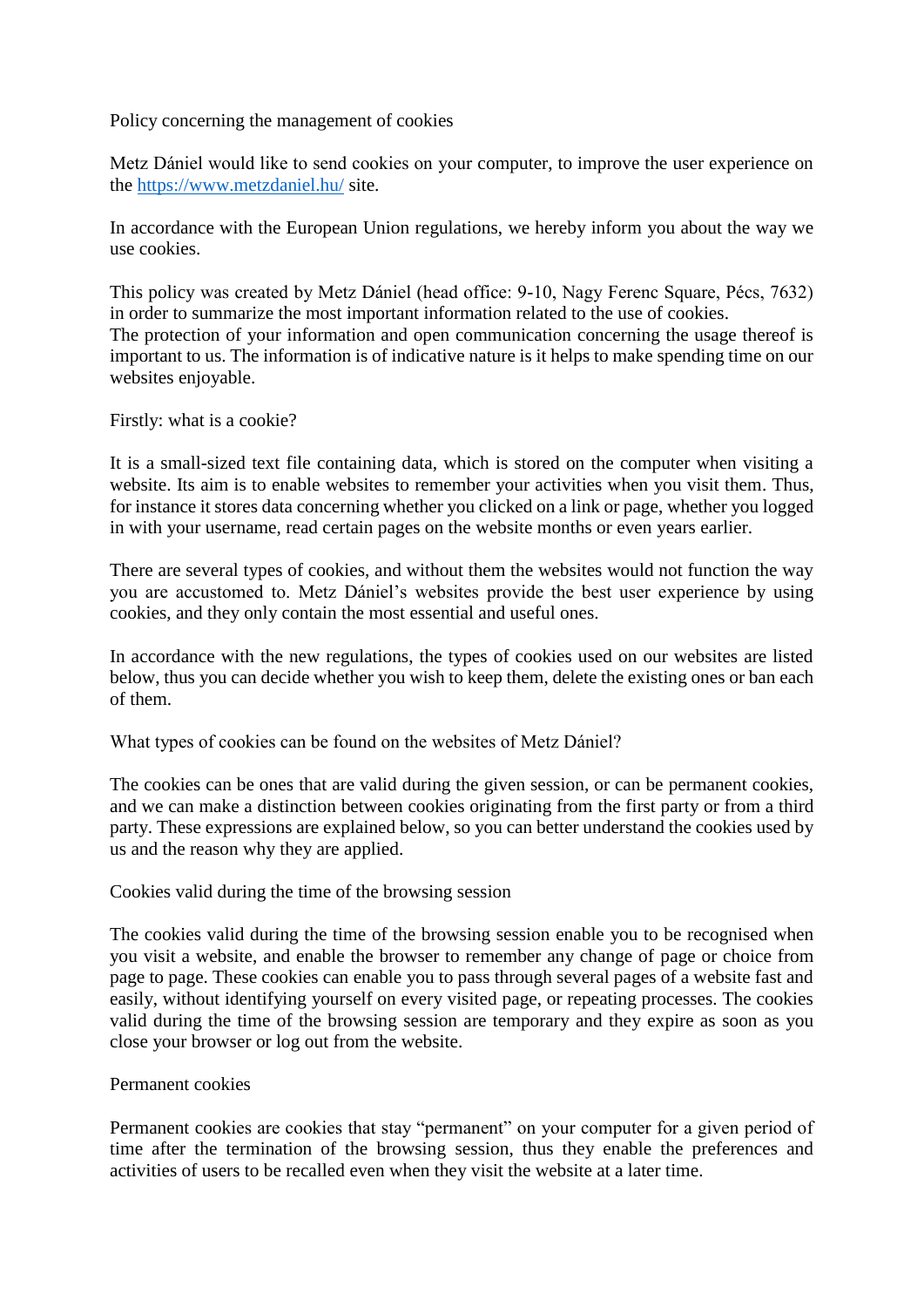### Cookies from the website operator

These are cookies originating from the operator, website of the browsed website.

Cookies from a third party

Cookies can also be own (internal) ones or can originate from a third party (external). The internal cookies are set by the Metz Dániel website visited by you, and the external cookies are set by someone else. Metz Dániel exclusively allows the placement of cookies they had previously approved of.

The files of Google Analytics are necessary for monitoring the website, and also for obtaining information concerning the way the website is used. This information is used for preparing statistics and to improve the portal further. The files of Google Analytics store the information in an anonymous way, for instance as the number of visitors to a page or the visited subpages. These files are set by Google Analytics. For further information, please visit the following website: [http://www.google.com/analytics.](http://www.google.com/analytics) In order to ban the tracking by Google Analytics on every page, please visit [http://tools.google.com/dlpage/gaoptout.](http://tools.google.com/dlpage/gaoptout)

The cookies used by Metz Dániel on the website [http://metzdaniel.hu](http://metzdaniel.hu/) are listed in appendix 1.

### Allowing cookies

Cookies are only placed on your computer, telephone or tablet with your consent. You can give your consent by clicking on the "I accept" button of the popup window concerning cookies. If you do not want the cookies related to our website to be placed on your computer, telephone or tablet, the website probably will not function appropriately. Even if you initially allow the use of cookies, you can decide to ban and delete cookies any time in the settings of your internet browser. However, we must raise your attention to the fact that without using cookies you will not have access to several functions which make the browsing experience easier, and some services might not function appropriately.

The setting and deletion of cookies

If you decide not to use cookies, delete them from the cookie folder of your browser. You can also set your browser to block cookies or issue a warning message before storing a cookie. This settings are normally available in the browser's "settings" or "preferences" menu. Should you have any further questions, we suggest you to visit the website "All About Cookies": [http://www.allaboutcookies.org.](http://www.allaboutcookies.org/)

### Metz Dániel's contact details

Should you have any questions concerning the way we use cookies, please do not hesitate to contact us.

Name: Metz Dániel

Head office: 7632, Pécs, Nagy Ferenc square 9-10, 4<sup>th</sup> floor, flat 73.